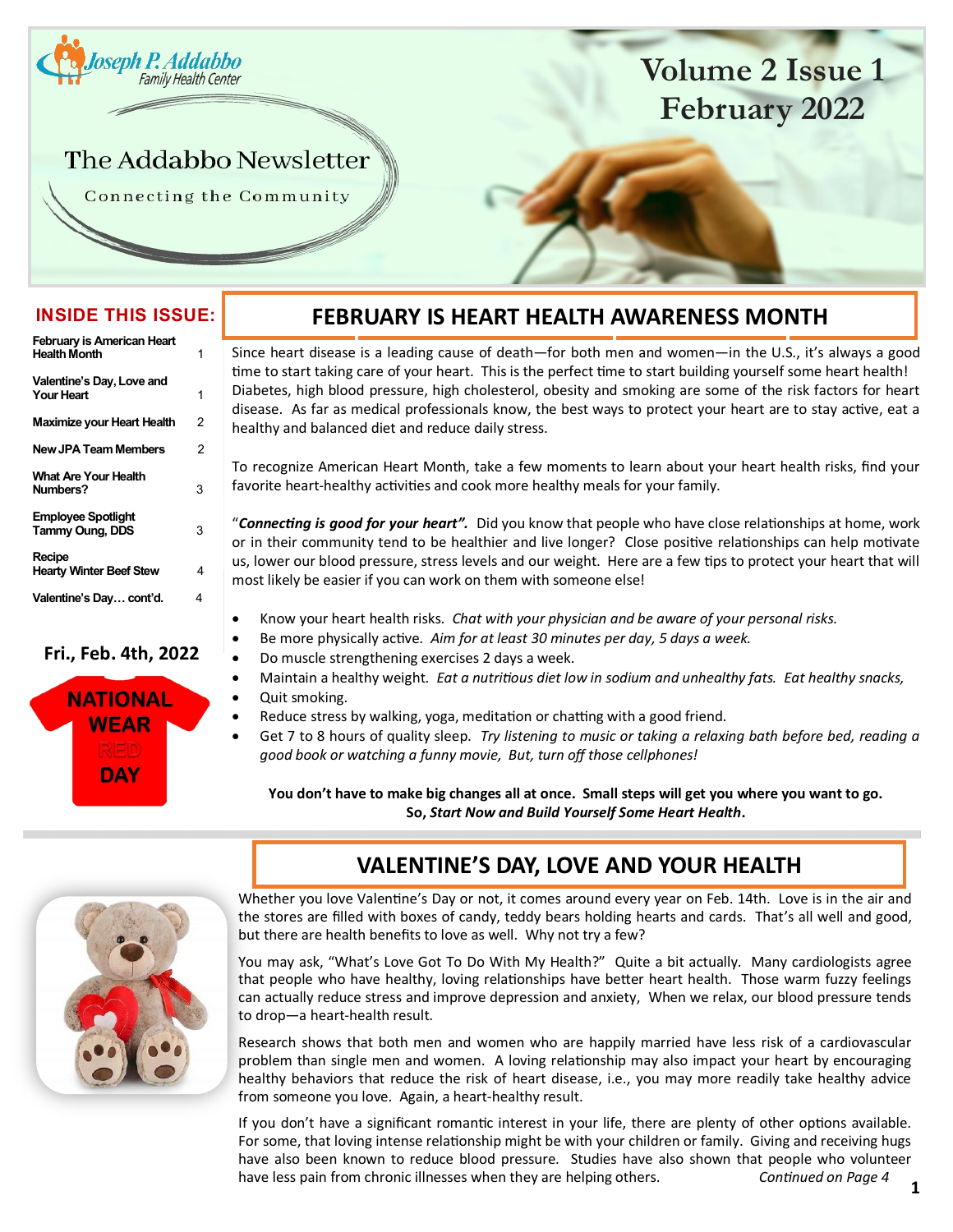

The Addabbo Newsletter Connecting the Community

> February is the perfect time to start including some incredibly heart healthy foods in your diet. A healthy diet can be good for your heart and for your waistline! Try adding a few of the following 11 food suggestions to your menu planning.

> **Leafy Green Vegetables** like spinach are high in vitamin K and nitrates which can help reduce blood pressure and improve arterial function as associated with a lower risk of heart disease.

> **Whole Grains** like whole wheat, brown rice, oats, rye, barley and quinoa are all associated with lower cholesterol and systolic blood pressure as well as a lower risk of heart disease.

> **Berries** like strawberries, blueberries, blackberries and raspberries are jam-packed with nutrients for heart health. They are rich in antioxidants which also protect against inflammation. Berries can be a satisfying snack or low-calorie dessert.

> **Avocados** are a terrific source of heart healthy monounsaturated fats and are rich in potassium. They may help lower your cholesterol and blood pressure.

> **Fatty Fish** like salmon, mackerel, sardines and tuna are loaded with omega-3 fatty acids and may help reduce heart disease risk factors, including blood pressure, triglycerides and cholesterol.

**Beans** are high in resistant starch and have been shown to reduce levels of cholesterol and triglycerides, lower blood pressure and decrease inflammation.

**Tomatoes** are loaded with lycopene, a natural plant pigment with powerful antioxidant properties. They have been associated with a lower risk of heart disease and stroke as well as an increase in HDL (good) cholesterol.

**Almonds** are incredibly nutrient-dense with a long list of vitamins and minerals that are critical to heart health. They are however, very high in calories so modify your intake if you're trying to lose weight!

**Garlic** has been used as a natural remedy for a wide variety of ailments for hundreds of years. It can even improve heart health, blood pressure, cholesterol and may also help inhibit blood clot formation. Raw garlic is actually best for maximum benefits.

**Olive Oil** is rich in monounsaturated fatty acids and packed with antioxidants to relieve inflammation and reduce the risk of chronic disease. Olive oil has also been associated with lower blood pressure and heart disease risk.

**Healthy nuts** such as almonds or walnuts make a great snack and are good for your heart.

### **NEW JPA TEAM MEMBERS**

Welcome<br>To The<br>Team

**Natana Cruickshank, MPH, Director of Programs and Training** comes to JPA with an extensive background in HIV Care and Prevention programming within FQHC/Primary Care settings. Her role will include providing leadership, guidance and support for all Department of Wellness and Social Services Department staff in the planning and delivery of patient-centered care. She will also lead JPA's capacity building initiatives through training, technical assistance, learning and development efforts. She is eager to bring her experience to JPA and contribute to its mission of providing high-quality care for all.

**Marvin Anderson, Project Coordinator, Wellness & Social Services Department's Focus Grant** holds a Master's Degree in Journalism/Communications from Columbia University and is a Fall 2022 Candidate for his Bachelors of Nursing at the Phillips School of Nursing at Mt. Sinai. He is currently working with patient navigator, Erendira Cortes, on a national Gilead-funded initiative to create a routine, opt-out and integrated approach to screening and testing for Hepatitis C and HIV.

**Guan Feng, Nutrition Coordinator, WIC,** completed his BS in Family and Consumer Science (with a focus on Dietetics) from the City University of New York, Queens College. His interests involve learning and talking about food and community nutrition. JPA's patients come from many different backgrounds and have their own unique approach to food. As Nutrition Coordinator, he will provide culturally sensitive insights into the science of food to improve JPA patients' quality of life.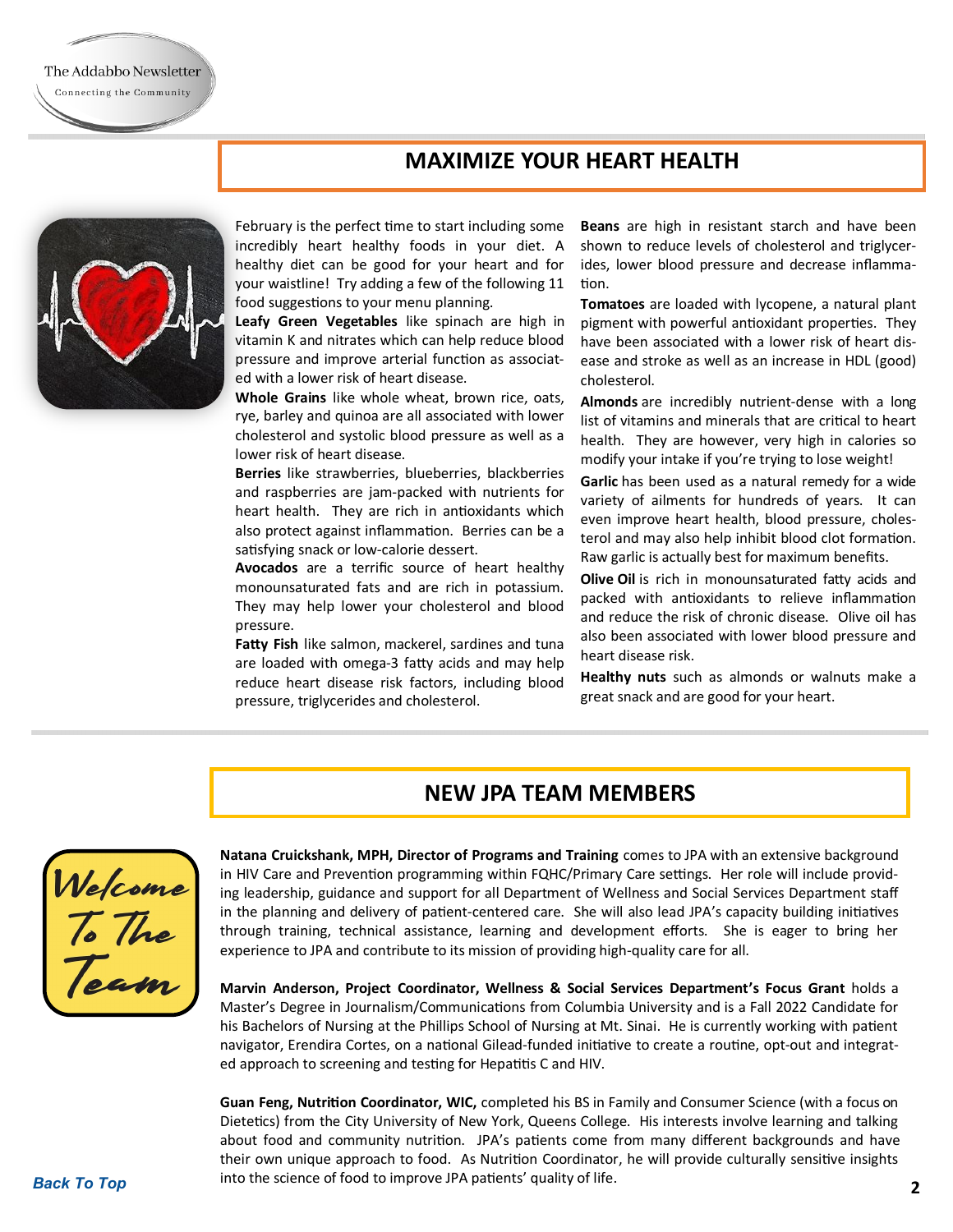<span id="page-2-0"></span>

### **WHAT ARE YOUR HEALTH NUMBERS?**

These days there are so many numbers we have to remember - phone numbers, birthdays, important anniversary dates, house alarm numbers, bank pins, etc. You can most likely think of many more! However, there are six (6) more numbers you should always know. They are perhaps, the most important numbers of all because they provide information about your overall health and in particular, your heart health.

A routine physical and blood test by your primary care doctor will provide you with these numbers. It would be a good idea to write them down and tuck them away in your wallet for reference and safekeeping. Here are the all-important numbers:

W**aist Circumference** helps screen for possible health risks that come with overweight and obesity. Where you carry your weight is important.

**Body Mass Index** (BMI) can help a doctor judge

your overall fitness and your risk of developing chronic diseases.

**Blood Pressure** is a barometer of health and there are often no symptoms to alert one to the presence of high blood pressure.

**Cholesterol** is an important part of keeping yourself healthy and improving your longevity. High cholesterol increases your risk for heart disease and stroke.

**Triglycerides** because if they're too high, you have an increased risk of atherosclerosis, the buildup of fatty deposits in artery walls.

**Blood Sugar** is one of the most important measures a person can use to determine their health in certain areas, especially related to Type -2 diabetes.



**Tammy Oung, DDS JPA Dental Department**

### **EMPLOYEE SPOTLIGHT – TAMMY OUNG, DDS**

Tammy Oung, DDS, originally came to JPA as a dental resident and has now returned as a member of our dental staff. She earned her BA in Biology from Barnard College of Columbia University and her DDS at the Columbia University College of Dental Medicine. A native of Brooklyn, NY, Dr. Oung was born to immigrant parents both of whom were physicians in their home country of Myanmar in Southeast Asia. She still has extended family outside the U.S. who she has only met through social media. Because both of her parents were doctors, she knew at a very young age she wanted to work in healthcare. Her interest in dentistry developed because she loved going to the dentist!

She considers Alan Friedman, DDS, Dental Director of JPA, as an important mentor since her JPA residency as well as another dentist, Dr. Steven Lin, who she met during a study abroad program in Japan, They have both been very instrumental in guiding her career. "Dr. Oung is an extremely skilled ad talented member of our dental staff and has a great rapport with our patients," said Dr. Friedman. "We are very lucky to have her at JPA and so happy she decided to return here after completing her residency."

"I love working at JPA," says Dr. Oung. "The communities we serve really need good dental care and it is very rewarding to be able to provide that." She is also very grateful for the warm welcome she has received from other JPA employees. "I'm so glad to be here." "The last few years have been challenging for all of us and we have all lost someone dear to us from COVID," says Dr. Oung. "Working in healthcare has been challenging, but I have learned that JPA has a very dedicated team."

Dr. Oung has always been involved in community projects. Her parents encouraged her to give back to the community and she has volunteered at local libraries, animal shelters, hospitals and even cleaning up Brighton Beach! "Even small contributions can make a big difference," she explains. "Gestures of kindness go a long way when dealing with patients and it's always nice to see a patient leave smiling."

**[Back To Top](#page-0-0) 3** and studying Japanese. During the lockdown, Dr. Oung tried her hand at back yard gardening. "I really enjoyed that even though my backyard looked very much like a jungle!" In her spare time now, she is trying her hand at hydroponics and studying Japanese.